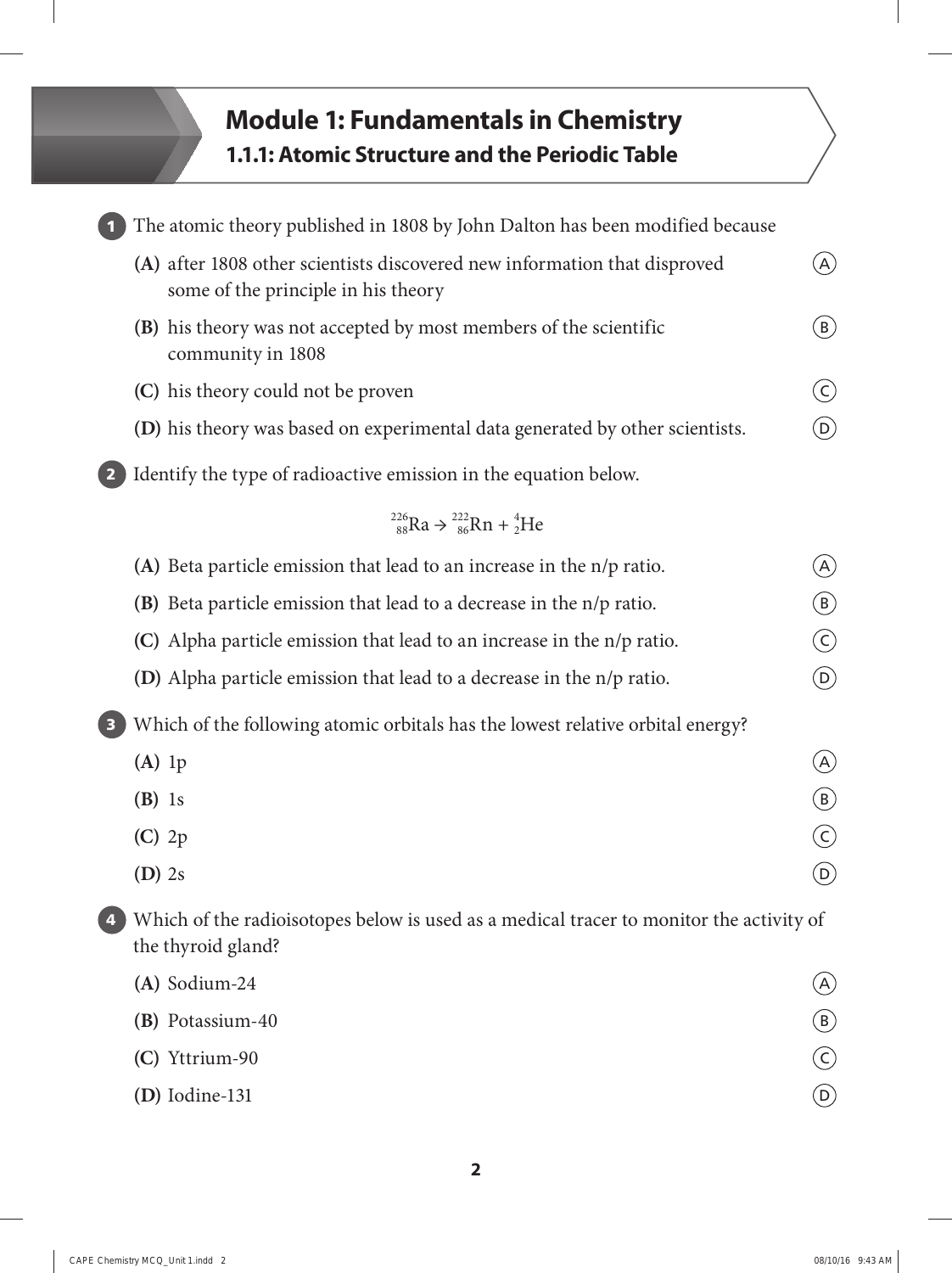**Item 5 refers to the diagram of electronic transitions in the hydrogen atom.**



**5** Which statements correctly describe the energy changes for the electronic transitions?

 **I** X occurs in the Balmer series.

 **II** Y is invisible to the human eye.

 **III** All the energy changes are quantised.

 **IV** The energy changes at X have higher frequencies than those at Y.

- $(A)$  I only  $\qquad \qquad (A)$ **(B)** III and IV **(B)**<br>**(C)** II, III and IV **(B) (C)** II, III and IV **(D)** IV only  $\overline{D}$
- **6** Which statements below are CORRECT?
	- **I** The 3p sub-shell can hold a maximum of six electrons.
	- **II** For elements with an atomic number less than 20, the energy of the 4s orbital is lower than the energy of the 3d orbital.

 **III** The neutrons in a nucleus help to reduce the repulsion between the protons.

 **IV** As the nuclear charge of an atom increases, the ionisation energy decreases.

| $(A)$ I only        | (A)     |
|---------------------|---------|
| $(B)$ I and II      | (B)     |
| $(C)$ I, II and III | $\zeta$ |
| (D) III and IV      | (D)     |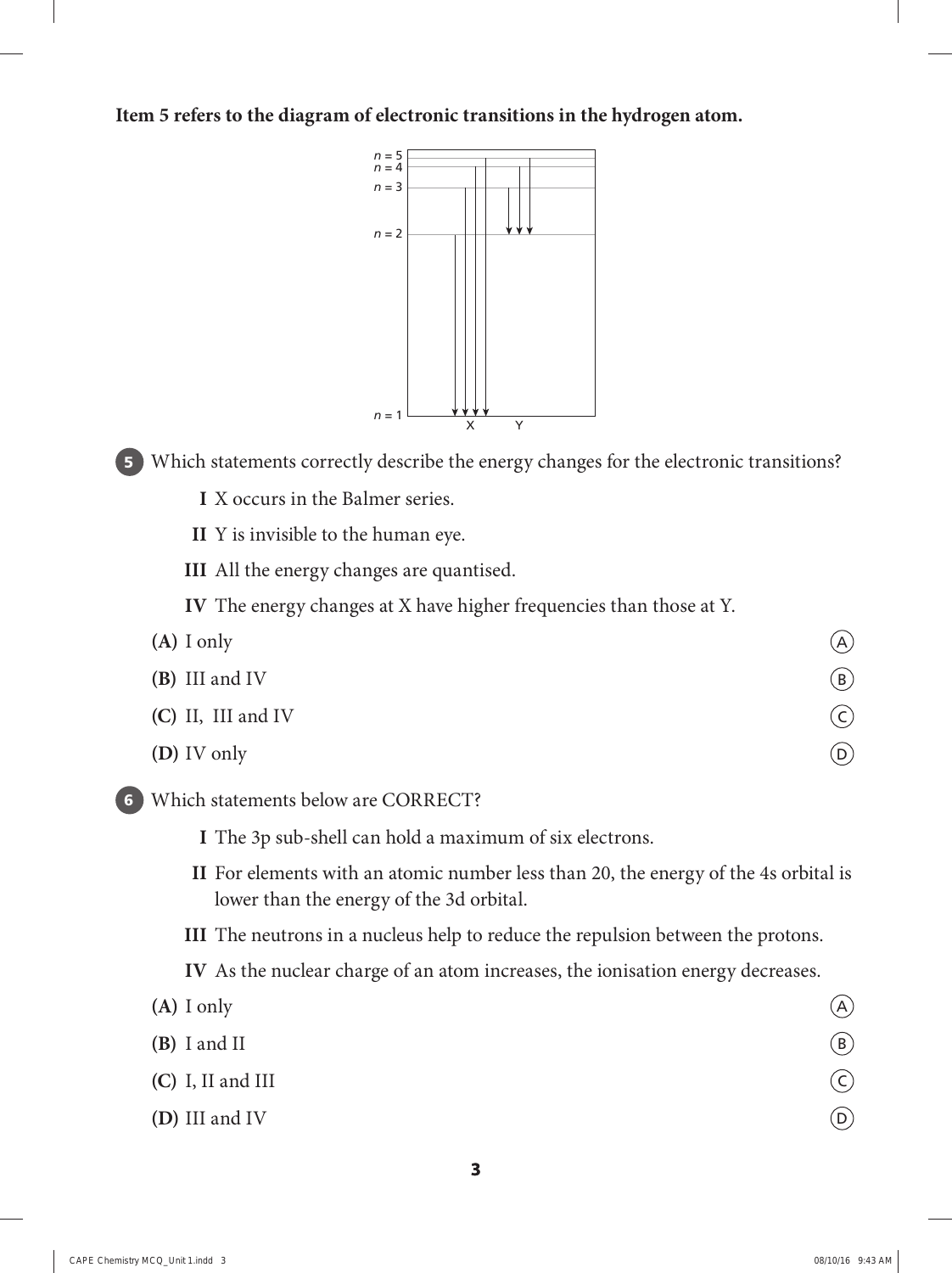**Item 7 refers to the table of first ionisation energies for lithium, sodium, oxygen and sulfur.**

| <b>Element</b>                         | Li  | Na  |      |      |
|----------------------------------------|-----|-----|------|------|
| Group                                  |     |     |      |      |
| <b>Period</b>                          |     |     |      |      |
| <b>First ionisation energy, kJ/mol</b> | 519 | 494 | 1310 | 1000 |



**7** Which of the statements below is supported by the data in the table?

- **I** First ionisation energy increases across a period as the atomic number increases.
- **II** A change in atomic radius does not lead to a change in first ionisation energy.
- **III** First ionisation energy decreases down a group as the quantum number increases.
- **IV** Down a group the effect of the attractive force of the nucleus on the outer electrons is offset by the shielding effect from the inner electrons.

## **(A)** I, II and IV  $\qquad \qquad \textcircled{A}$

- **(B)** I, III and IV **(B)**<br>**(C)** I, II and III **(C)**
- **(C)** I, II and III
- **(D)** I, II, III and IV  $\qquad \qquad \textcircled{1}$